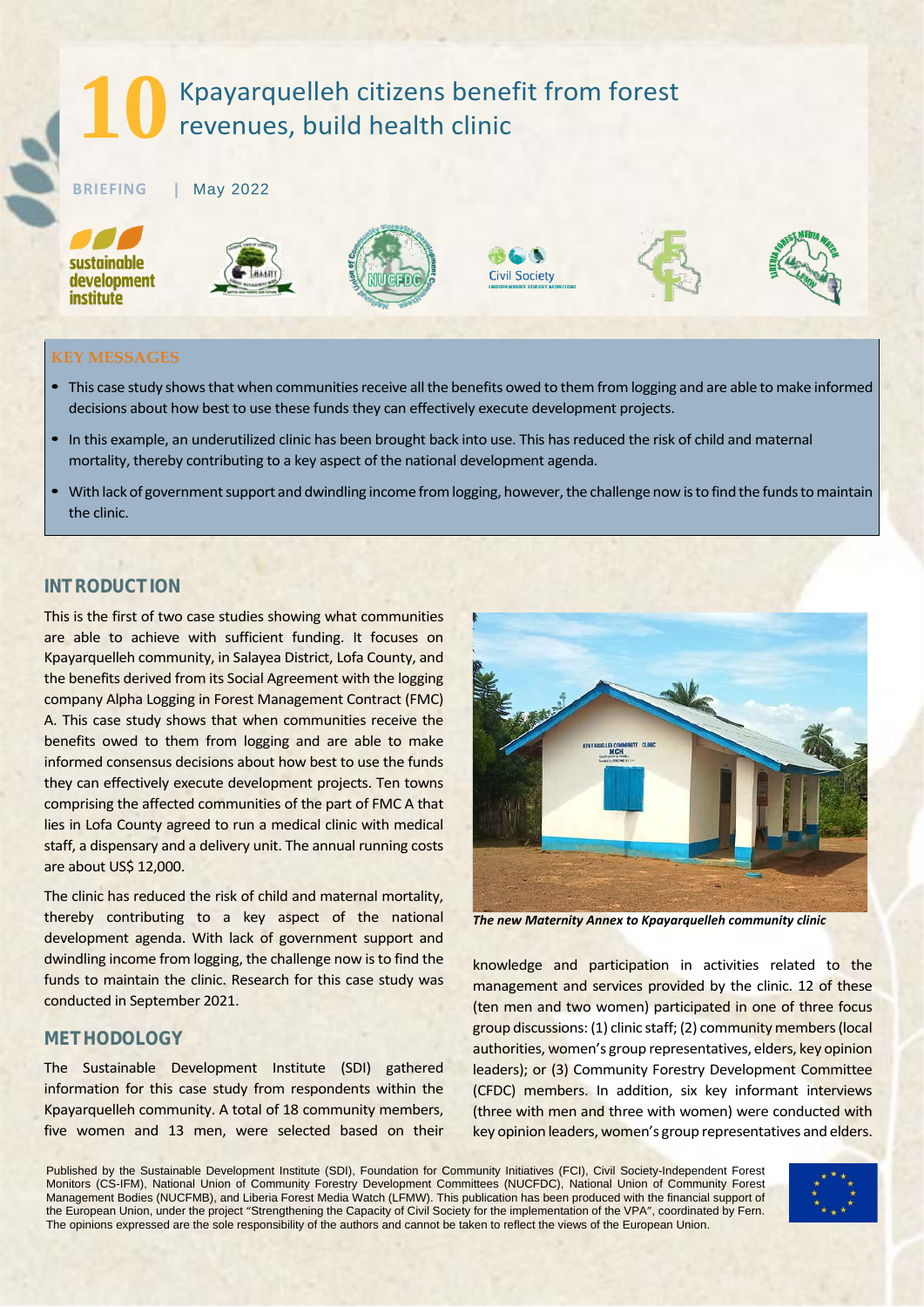The last of these was with the CFDC Community Communication and Public Relations Officer.<sup>[1](#page-3-0)</sup> He also helped with initial identification of respondents, supported the researcher during the discussions and interviews, and filled information gaps identified during the compilation and data analysis.

#### **LEGAL CONTEXT**

Liberia has two of the most progressive forestry laws in sub-Sahara Africa. The 2006 National Forestry Reform Law and the 2009 Community Rights Law provide clear provisions for communities to participate in the governance of sustainable forest management and to directly benefit from the logging revenues generated. Communities affected by FMCs receive two streams of revenues including 30 % Land Rental Fees<sup>2</sup> and a minimum of one dollar per cubic meter of logs harvested annually.<sup>[3](#page-3-2)</sup>

# *THE CLINIC PROJECT*

Each community affected by logging is expected to undertake 'projects' to improve community infrastructure. Ten towns are represented in the CFDC for Lofa County in FMC A (in addition to another CFDC for the portion of the concession in Gbarpolu). The CFDC should be receiving US\$ [4](#page-3-3)7,420.77<sup>4</sup> every year as its share of Land Rental Fees. There are several projects these towns have implemented in the period 2014 to 2019 and most decisions have been made through participatory processes during series of mass meetings. Logging funds have been used to pay volunteer teachers, build a multi-purpose CFDC Resource Center, construct a midwifery section beside the clinic containing two rooms and a bathroom equipped for providing delivery services, pay salaries to clinical staff and establish a revolving fund for drugs at the clinic. Community members are charged fees for their drugs, thus helping the clinic to purchase replacement drug stocks.

#### **RELEVANCE OF THE PROJECT**

The communities saw the need to invest more in the clinic in 2018, which had not been used since its construction in 2014. The Ministry of Health had not authorized its use because the building lacked an incinerator, other waste facilities and furniture, and there was no plan for drugs supply. It had been built with EU funds, but did not factor in support beyond the one-off construction. The clinic also lacked a maternity section.

Kpayarquelleh is centrally located in the district allowing for residents, including pregnant women, from adjoining communities to easily access its basic health services. Community residents expressed relief when the clinic became operational, as it reduced the risk of traveling long distances to access healthcare services, specifically for pregnant women. The investment in the clinic and the construction of a midwifery annex has reduced the risk of maternal mortality, thereby also contributing to the country's development. It has also provided jobs as additionally, some community members who have benefitted from educational scholarships are now working at the clinic.

## **MANAGEMENT OF THE CLINIC**

A Project Management Committee (PMC), appointed by the CFDC, oversaw the construction activities of the clinic. In addition, there are currently two other committees that have been set up.<sup>[5](#page-3-4)</sup> First, the Community Health Committee (CHC) which is responsible to monitor the day-to-day activities of the clinic, for example, to check the drugs to see which ones are finishing, how much the clinical staff are getting from the drugs revolving funds, to review requests for new supplies and to review these supplies before they are placed in the storeroom. The committee is made of seven people; one from each of the catchment communities. The other committee is the Community Health Development Committee, made up of 14 people; two from each catchment community. This committee is mostly focused on construction activities, for example the fencing of the clinic. The fence construction and maintenance sections are divided per community and this committee ensures the communities keep the fence tight. This committee is also responsible for the agricultural activities undertaken by the communities for the support of the clinic.

Additionally, one CFDC member is assigned to the clinic, to regularly review all the clinical staff records and reports and provides updates to the CFDC during their regular meetings. He/she approves requests from the clinical staff after they have been reviewed by the CHC. The daily operations of the clinic are carried out by a nine-person clinical team headed by a Physician Assistant who is the Officer-in-Charge and is assisted by a Screener who is a Registered Midwife. Another Registered Midwife is in charge of the Midwifery Section at the clinic. Then there is a Dispenser, Vaccinator, Registrar, Cleaner, Security Guard and a volunteer.

### **EFFECTIVENESS**

The clinic provides outpatient services and performs delivery services for pregnant women. Due to its central location in Kpayarquelleh, the adjoining community members can easily access healthcare services and reduce the travel cost they would have incurred if they accessed health facilities elsewhere. One male respondent stated that "we used to catch hard time carrying pregnant women in pain to the nearest health center which is far from here and sometimes no car during emergencies".

#### **COST OF RUNNING THE CLINIC**

The costs incurred by the clinic over a three-and-a-half period were compiled from respondents' information and are presented in the table below. Income initially came from a US\$ 45,000 payment from Land Rental Fees, a fund managed by the National Benefit Sharing Trust Board (NBSTB), to cover construction, equipment, and running costs (staff and the revolving drugs fund) for two years, June 2018 to May 2020.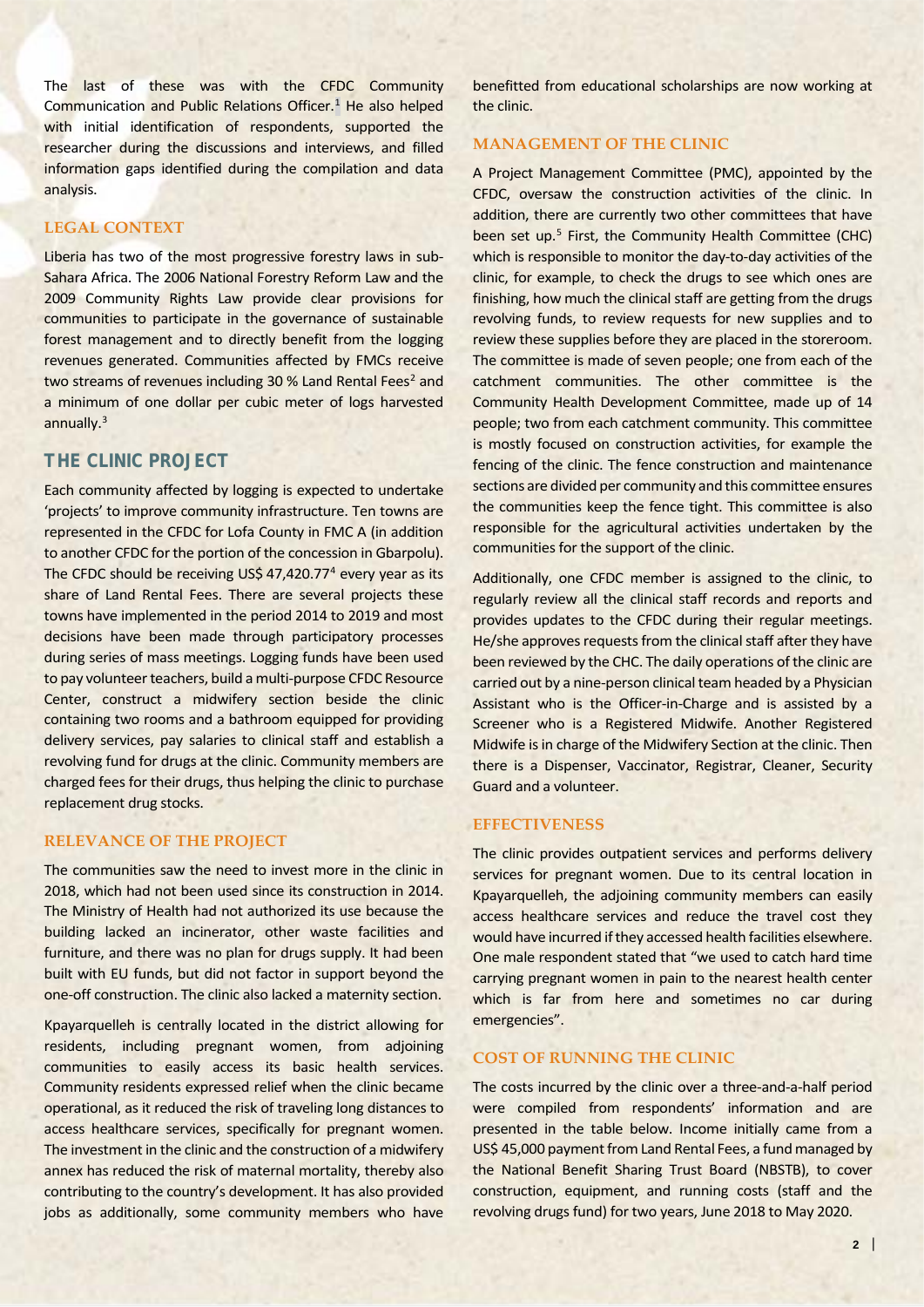| Costs and income sources for Kpayarquelleh Clinic, 2018 to 2021       |                    |              |                    |                                                                         |
|-----------------------------------------------------------------------|--------------------|--------------|--------------------|-------------------------------------------------------------------------|
| <b>Description</b>                                                    | Unit cost          | <b>Units</b> | <b>Total cost</b>  | <b>Comments</b>                                                         |
| <b>June 2018 to May 2020</b>                                          |                    |              |                    |                                                                         |
| Construction                                                          | <b>US\$ 13,280</b> |              | <b>US\$ 13,280</b> | One off payment on capital assets                                       |
| Salaries for nine clinical staff (total)<br>monthly cost is US\$ 905) | <b>US\$ 905</b>    | 24 months    | US\$ 21,720        | For two years                                                           |
| Medical equipment                                                     | US\$ 6,667         |              | <b>US\$ 6,667</b>  | One off payment                                                         |
| Revolving fund starting capital                                       | L\$ 500,000        |              | <b>US\$ 3,333</b>  | Drug fund (June 2018 exchange rate)<br>L\$ 150:US\$ 1)                  |
| Sub-total                                                             |                    |              | <b>US\$ 45,000</b> | <b>First Land Rental payment</b>                                        |
| <b>June 2020 to May 2021</b>                                          |                    |              |                    |                                                                         |
| Salaries for nine clinical staff (total<br>monthly cost is US\$ 750)  | <b>US\$750</b>     | 12 months    | <b>US\$ 9,000</b>  | For one year                                                            |
| Revolving fund replenishment                                          | L\$400,000         |              | <b>US\$ 2,000</b>  | Replenishment of drug fund (June 2020)<br>exchange rate L\$ 200:US\$ 1) |
| Sub-total                                                             |                    |              | <b>US\$ 11,000</b> | <b>Second Land Rental payment</b>                                       |
| <b>May to December 2021</b>                                           |                    |              |                    |                                                                         |
| Staff reduced to five (total monthly<br>costs is US\$ $750$ )         | <b>US\$750</b>     | 8 months     | <b>US\$ 6,000</b>  | Salaries expended by the CFDC (May to<br>December 2021)                 |
| Revolving fund replenishment                                          | L\$ 200,000        |              | <b>US\$1,176</b>   | Replenishment of drug fund (May 2021<br>exchange rate L\$ 170:US\$ 1)   |
| Sub-total                                                             |                    |              | <b>US\$7,176</b>   | <b>Cubic Meter Fees</b>                                                 |

Prior to commencing operations, an assessment by the County Health Team recommended that the government 'recognize' the clinic.<sup>6</sup> Subsequent discussions led the community to understand that the Ministry of Health would take over the clinic, including its running costs, from mid-2020. At the time of the SDI visit to the community in September 2021 there was no indication that the government had taken over the management of the clinic, and the community could not show SDI any written agreement wherein the government committed to take over the clinic after the initial two years of operations.

The lack of support from the government led the community, in 2020, to request a further payment from the NBSTB, and it received US\$ 11,000. This covered costs for one year, provided the clinic reduced the staff from nine to five people. Following this, from mid-2021, the community only had income from Cubic Meter Fees, an unpredictable source of funds.

By 30 April 2021, the CFDC had spent US\$ 63,176 on building and running the clinic, in the expectation that Ministry of health support for the clinic running costs, and/or regular income from logging would enable the clinic to function sustainably.

However, the reality is that communities are not receiving all the funds owed to them from logging funds and central government has not indicated a preparedness to pay for the operations of the clinic. Alpha Logging and/or the government are not paying the US\$47,421 annual Land Rental Fees regularly. With less money coming to the communities from logging activities, new funds have had to be found, otherwise the clinic will shut down, with dire consequences for community health.

Thus, residents of Kpeteyea, one of the communities neighboring Kpayarquelleh, have started an oil palm farm to generate funds to support the clinic. They are concerned that the logging funds are not coming as expected. This concern

chips away at the expectation that, as FMCs are engaged in sustainable logging, the logging income should be sustainable.

Following the example of Kpeteyea, other communities benefiting from the clinic services have now also expressed willingness to participate in the farming to support the clinic. It is hoped that these initiatives can supplement the logging funds and keep the clinic open and functioning.

## **EFFICIENCY**

Travelling long distances to access healthcare is no longer necessary, and the whole concept of a revolving fund contributes to efficiency, as it means the drugs are then in the storeroom when people need them.

Though community members are happy with the current management of the clinic as compared to others managed by the government in the Salayea District, some community members expressed concern that regular reports of the management of the clinic have not been shared with them. During the interview with the clinical staff they asserted that they compile and submit monthly reports to the CFDC but the CFDC has been unable to provide regular reports to the communities on the operations of the clinic although it is required to do so as fulfillment of its statutory mandate of managing the project on behalf of the community. Community members have, however, not yet spoken out about this as they are still satisfied with the services provided by the clinic.

This case study documents these concerns and, it is hoped, may raise awareness among community members so they can hold the CFDC to account and ensure that the CFDC reports back to them. The concerned community members expressed their willingness to increase their involvement in the management of the clinic to contribute to its sustainability if regular updates are provided on the running of the clinic.